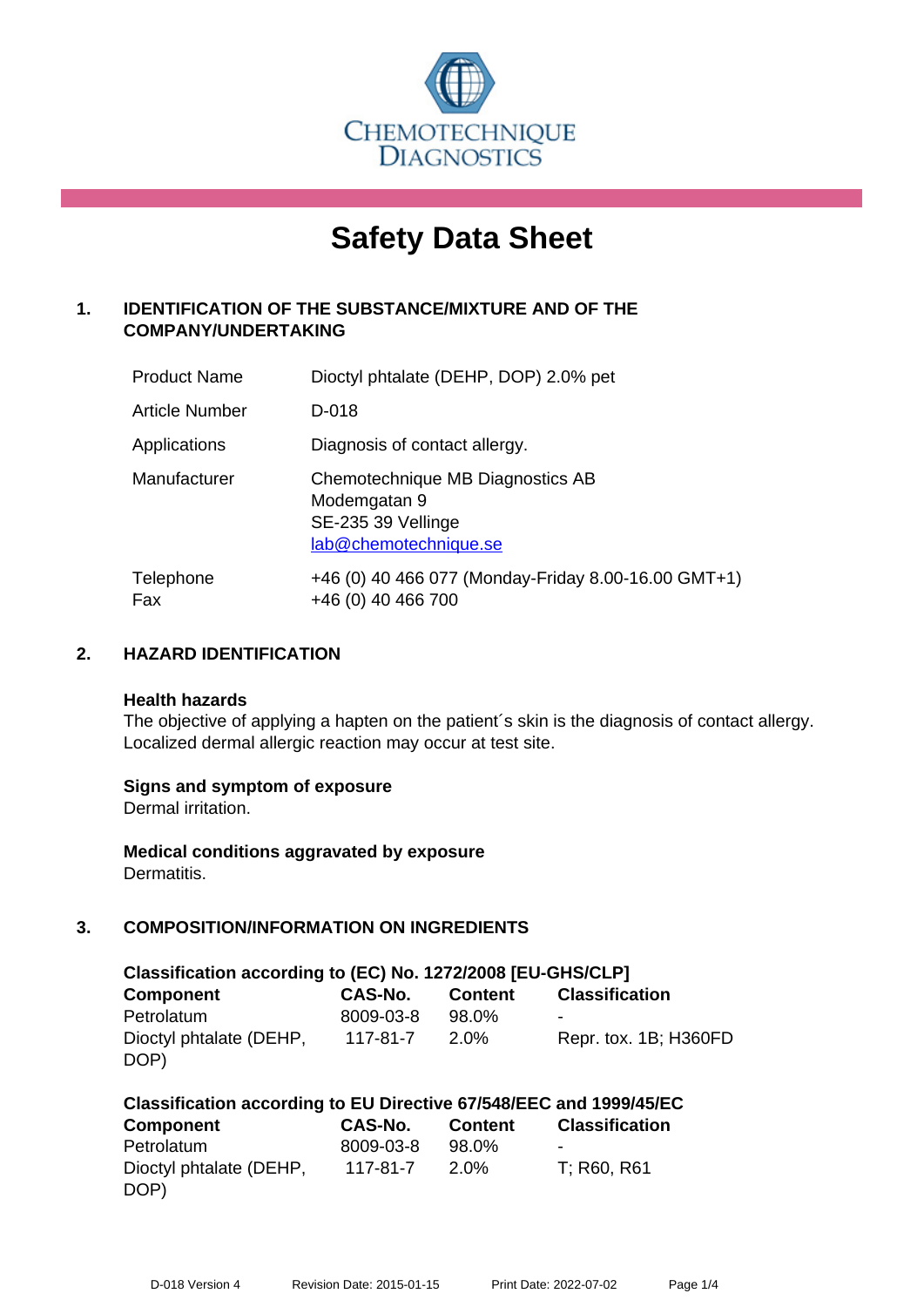## **4. FIRST AID MEASURES**

## **Emergency and first aid procedures**

Obtain medical attention.

# **5. FIRE-FIGHTING MEASURES\***

#### **Suitable extinguish media**

CO2, powder or water spray. Fight larger fires with water spray or alcohol resistant foam.

# **For safety reasons unsuitable extinguishing agents**

Water with full jet.

## **Special protective equipment for fire-fighters**

Wear self-contained respiratory protective device. Wear fully protective suit.

\*Data is shown for petrolatum only

## **6. ACCIDENTAL RELEASES MEASURES**

**Steps to be taken if material is released or spilled** Contain and place in a closed container.

# **7. HANDLING AND STORAGE**

**Precautions to be taken in handling and storage** Store dark at 5-8°C. Avoid extended exposure to light. FOR EXTERNAL USE ONLY.

# **8. EXPOSURE CONTROLS/PERSONAL PROTECTION**

**Respiratory protection** Not required.

**Ventilation** Local exhaust.

**Protective gloves** Disposal gloves.

#### **Eye protection** Not required with normal use.

## **Work/Hygienic practices**

Wash hands after each use.

## **9. PHYSICAL AND CHEMICAL PROPERTIES**

Odour **Odourless** 

Appearance Ivory White Semi-solid

Melting point\* 50-55° C Flash point\*  $>100^{\circ}$ C

Boiling point\* No data available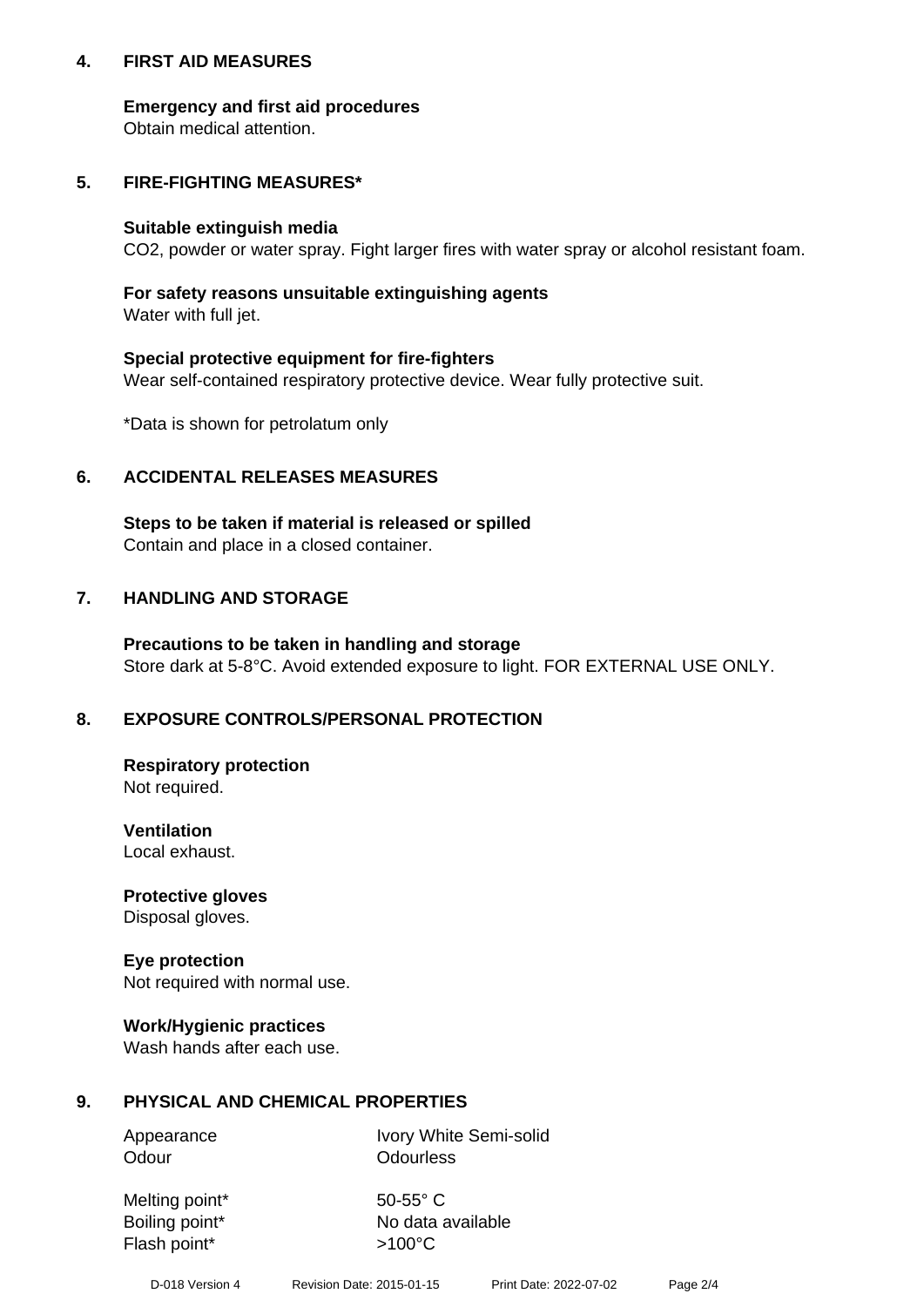Density\* No data available. Solubility in/Miscibility with Water\*

Self ignition\* Product does not self ignite. Danger of explosion\* Product does not present an explosion hazard. Insoluble

\*Data is shown for petrolatum only

## **10. STABILITY AND REACTIVITY**

#### **Incompability**

May react with strong oxidizing agents.

#### **Stability**

Stable at recommended storage conditions.

#### **Hazardous byproducts**

Combustion may generate CO, CO2 and other oxides.

**Hazardous polymerization**

Will not occur.

## **11. TOXICOLOGICAL INFORMATION**

No data available.

#### **12. ECOLOGICAL INFORMATION**

No data available.

## **13. DISPOSAL CONSIDERATIONS**

#### **Waste disposal method**

Comply with federal, state/provincial and local regulation.

#### **14. TRANSPORT INFORMATION**

Not dangerous goods.

# **15. REGULATORY INFORMATION**

The classification is according to the latest editions of the EU lists, and extended by company and literature data.

#### **16. OTHER INFORMATION**

#### **Text of H-statements and R-phrases mentioned in Section 3**

| Repr. tox. 1B   |                           | unborn child           | Reproductive toxicity (Category 1B)  |  |  |
|-----------------|---------------------------|------------------------|--------------------------------------|--|--|
| <b>H360FD</b>   |                           | Toxic                  | May damage fertility. May damage the |  |  |
| D-018 Version 4 | Revision Date: 2015-01-15 | Print Date: 2022-07-02 | Page 3/4                             |  |  |